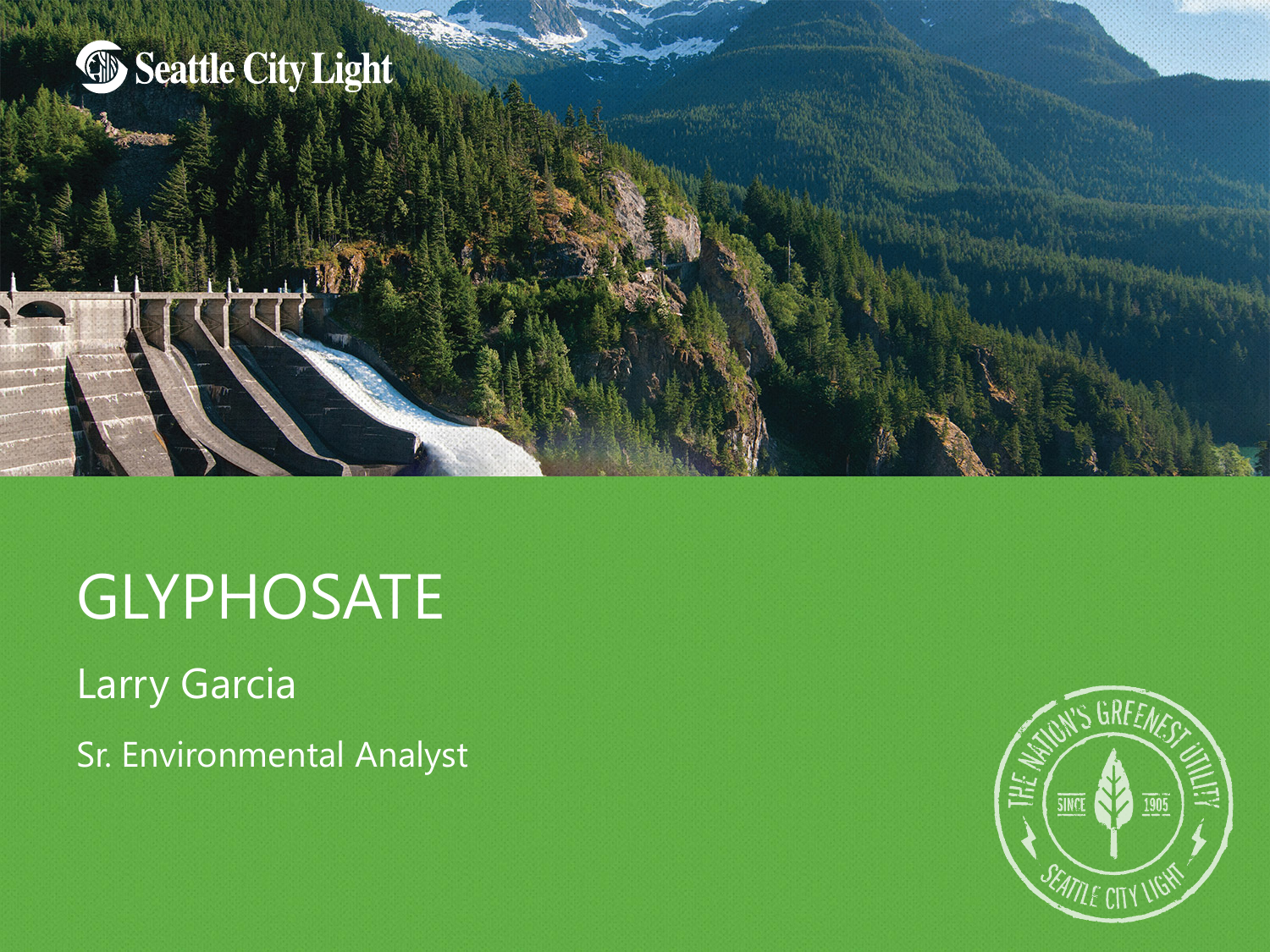

- Review of the issues
- Industry response to IARC listing
- European response to IARC listing
- EPA Scientific Advisory Panel (SAP)
- Relevant Exposure Data



**Glyphosate** 

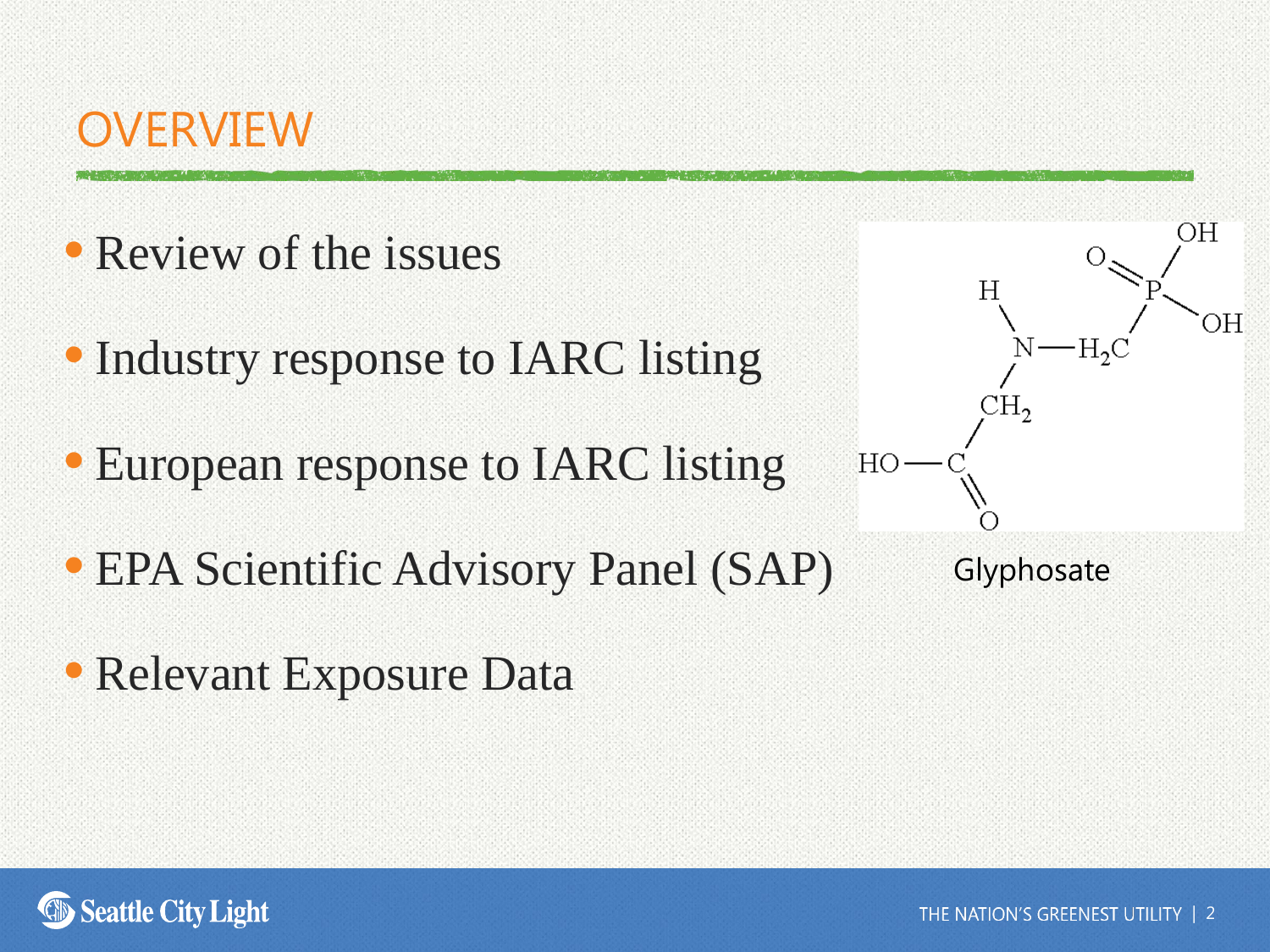# **GLYPHOSATE**

# • Legal oMonsanto verdict

- Social
	- oMarch against Monsanto
- Political
	- oSanta Rosa banning use
- Scientific oOur focus today

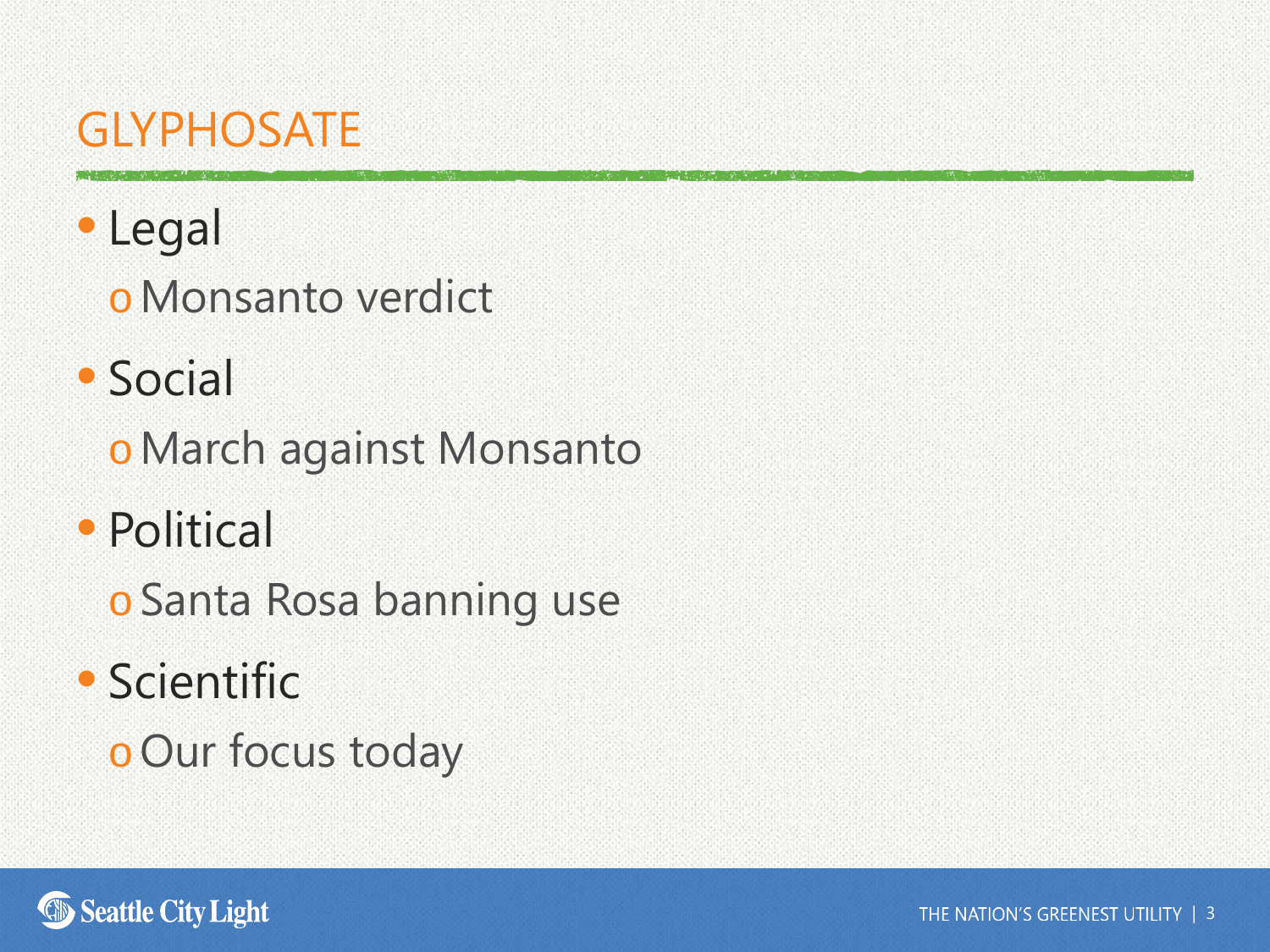- Inhibits production of 3 amino acids
	- oTyrosine
	- oPhenylalanine
	- otryptophan
- Blocks enolpyruvylshikimate-3-phosphate synthase
- Shikimate pathway is present in plants, bacteria, fungi and algae, not animals.

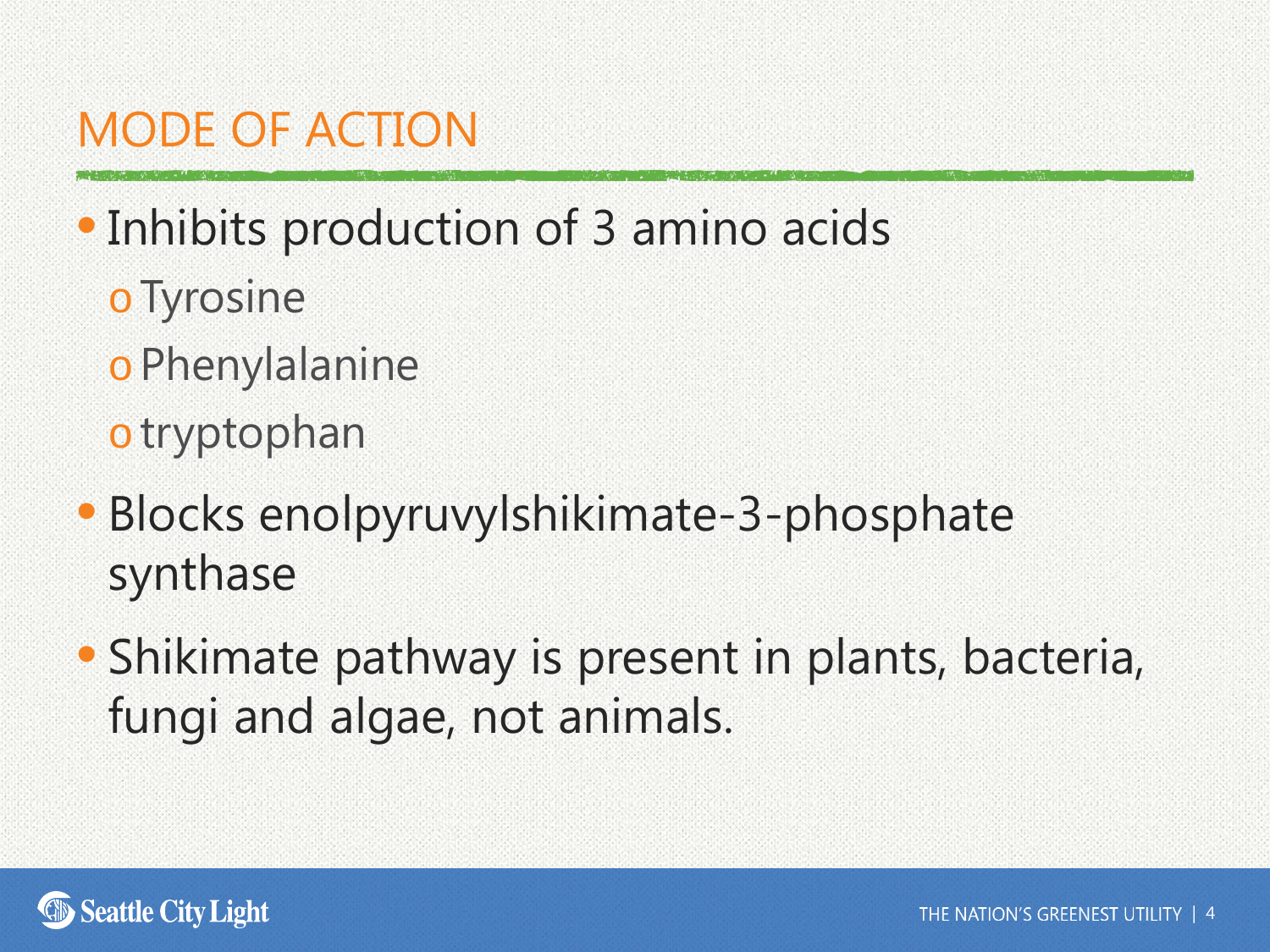- Over 1.7 million tons have been used in the U.S. since 1974
- In a 20 year UCSD study published in 2017, 70% of the study participants exhibited glyphosate exposure (in 2016)
- A 2018 study by the EWG found glyphosate in 43 of 45 conventional oat food products and 5 of 16 organic oat food products

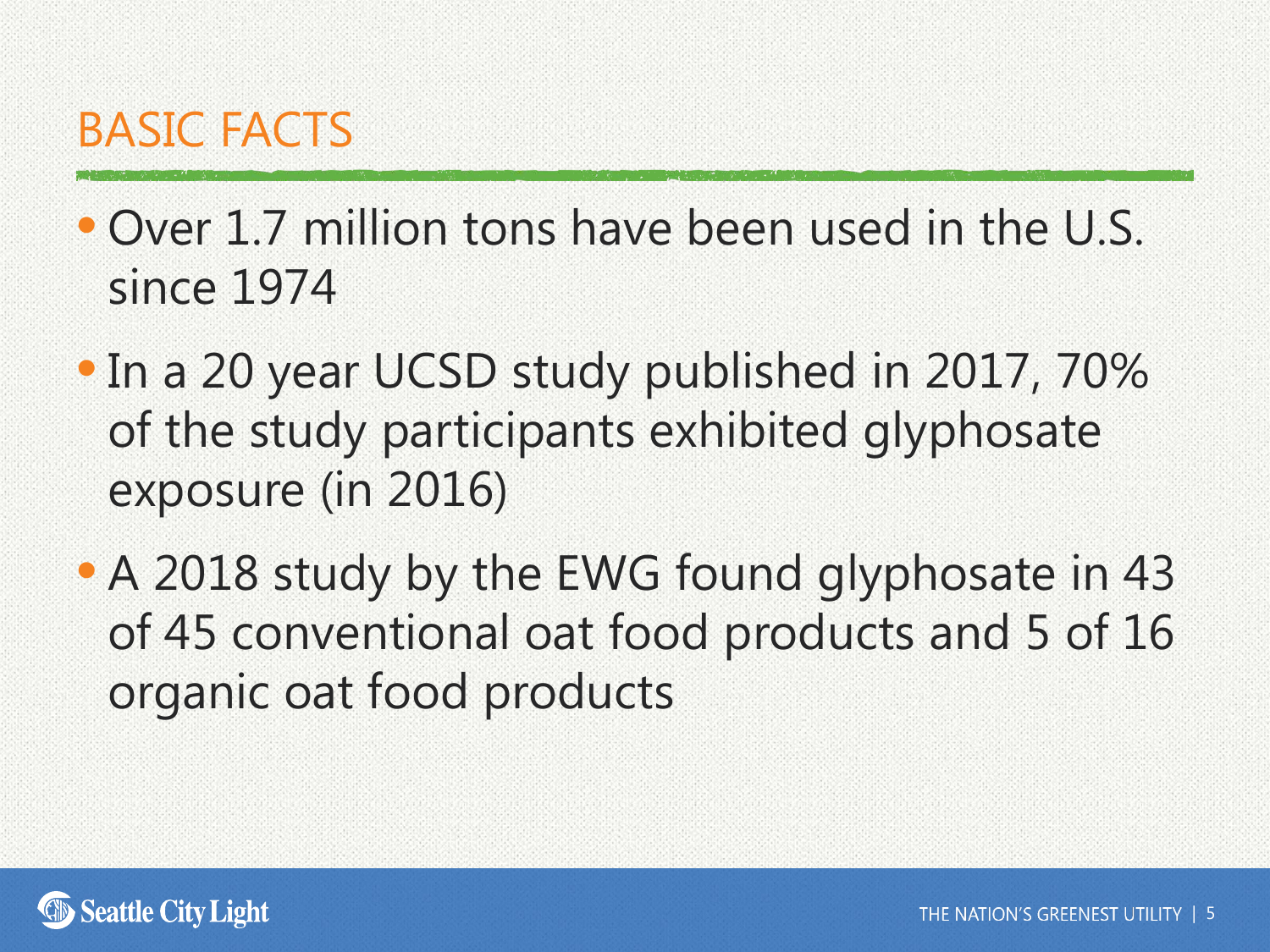# BASIC FACTS

# $\bullet$  Half life in soil – ~47 days

oExplains the presence in food

oNo long term cleanup issues

 $\sim$  10 half lives = 0.1% of initial remaining

- Extremely low mobility (high soil sorption Soil Koc ~24000)
- Low acute toxicity

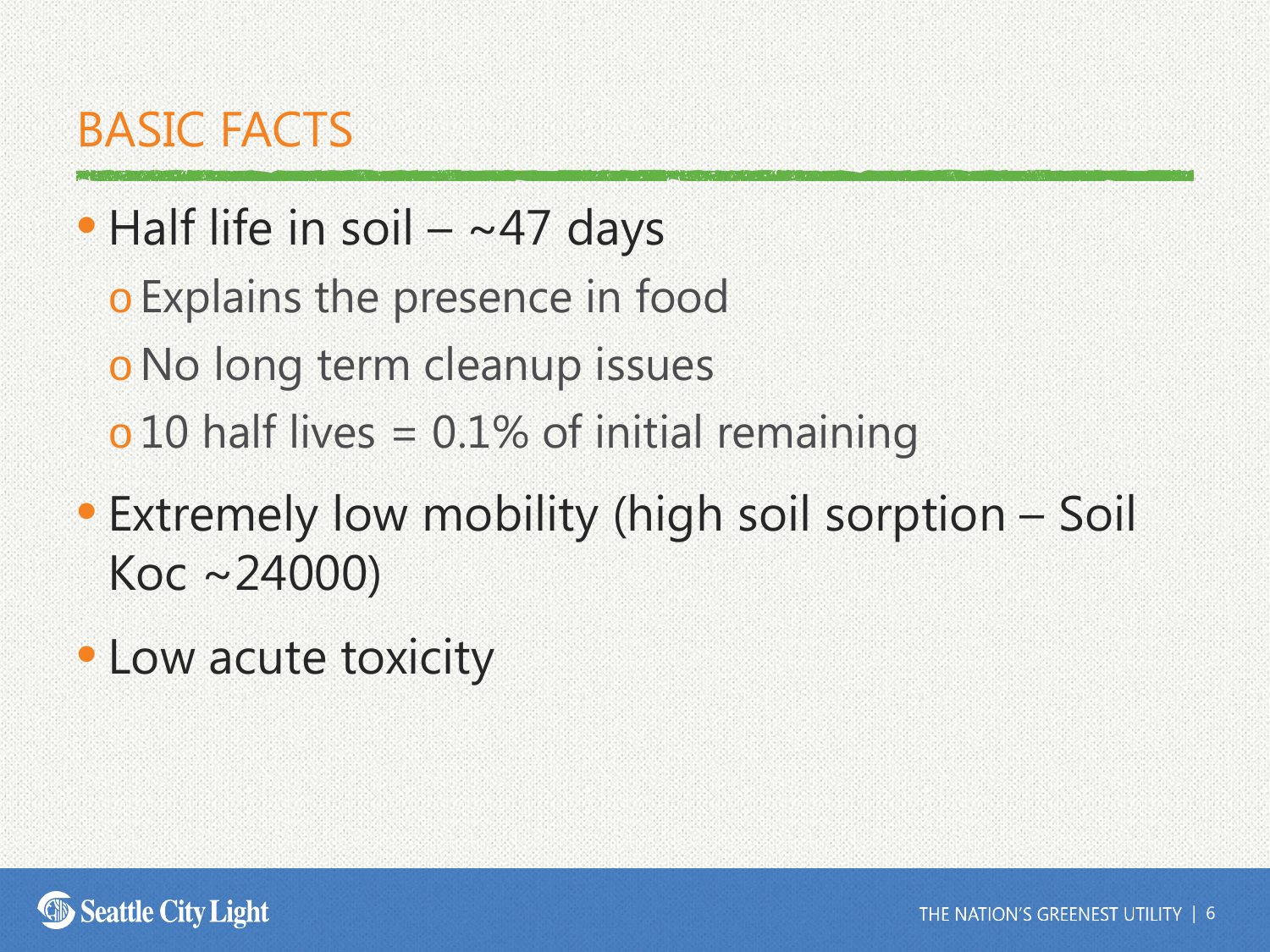## RECENT HISTORY

# • \$289 million jury verdict against Monsanto o \$78 million after appeal

# • Groundskeeper in Benicia – non-Hodgkins lymphoma

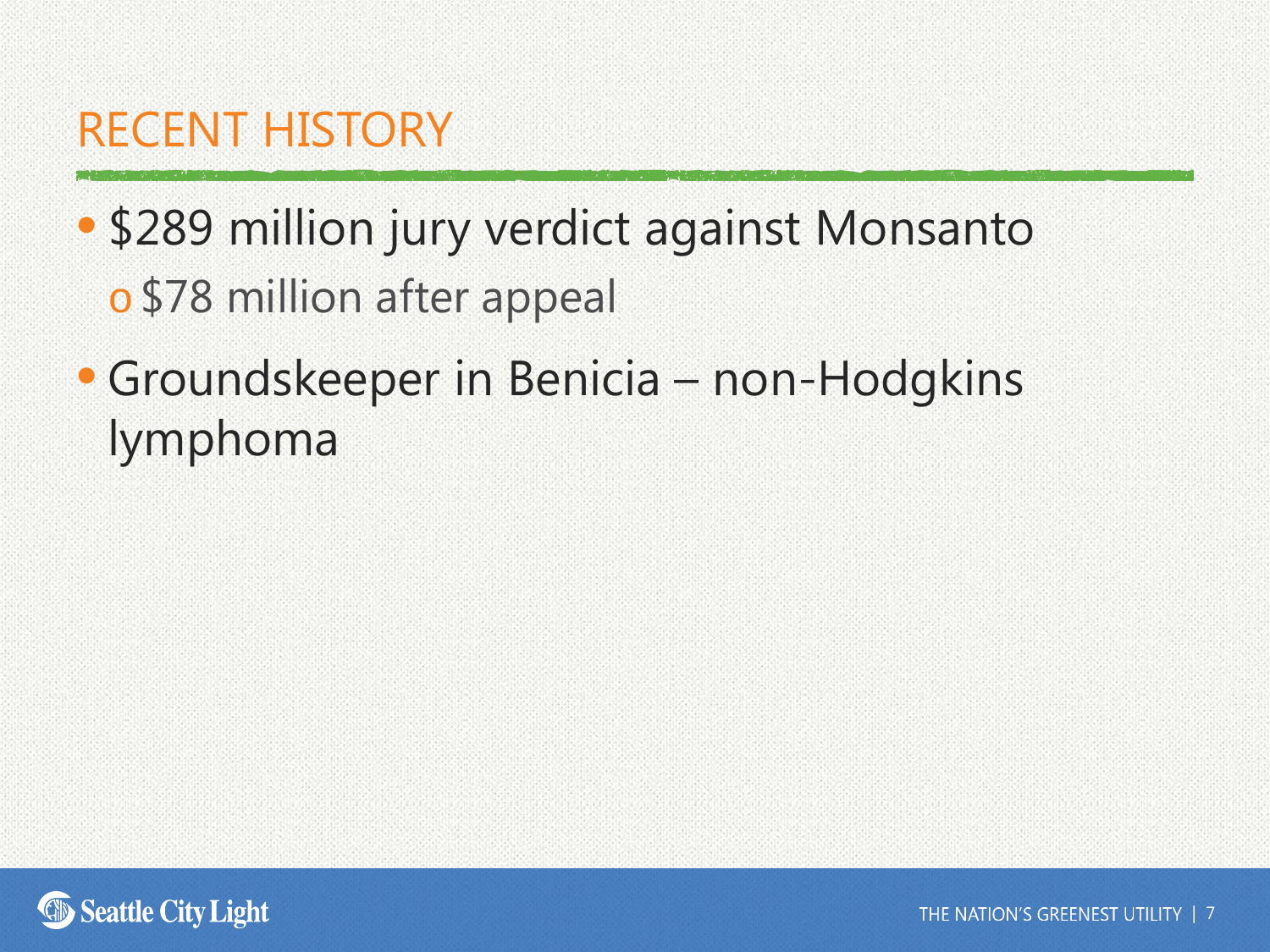### FARMERS LYMPHOMA

- Meta-analysis 2014
- Positive association with oPhenoxy herbicides oOrganophosphates oCarbamate insectides oLindane

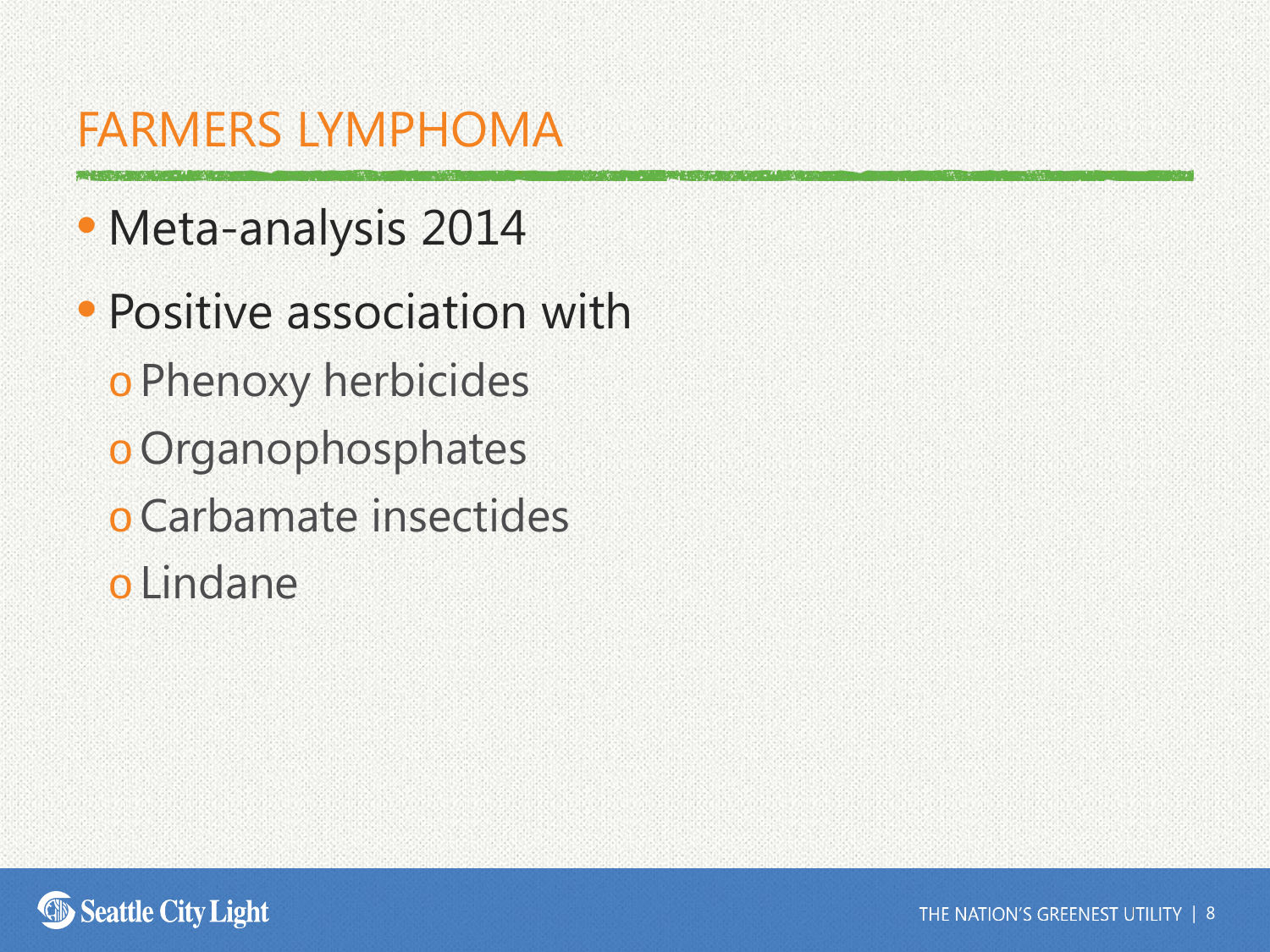# RECENT HISTORY

**March 2015:** The International Agency for Research on Cancer (IARC) reviews literature on glyphosate and ranks it Group 2A

Group 1: Carcinogenic to humans **Group 2A: Probably carcinogenic to humans** Group 2B: Possibly carcinogenic to humans Group 3: Unclassifiable as to carcinogenicity to humans Group 4: Probably not carcinogenic to humans

- **August 2015:** IARC publishes the comprehensive monograph
- **November 2015:** European Food Safety Authority peer reviews glyphosate risk assessment (over 700 studies reviewed): **Unlikely to be carcinogenic to humans**.

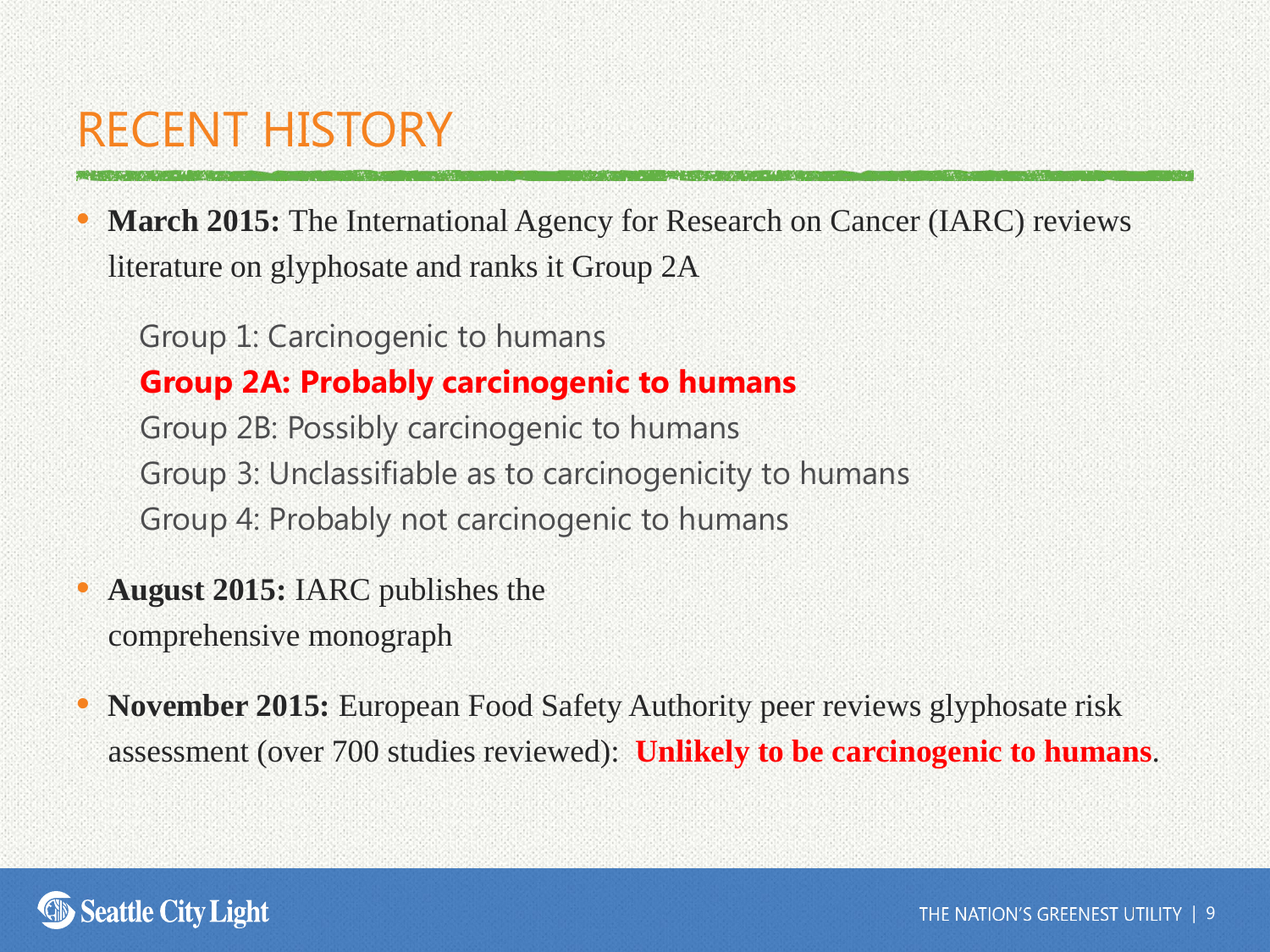#### IARC classification of some organophosphate pesticides

|                  | <b>Activity</b><br>(current<br>status) | <b>Evidence in</b><br><b>humans</b><br>(cancer sites)     | <b>animals</b> | <b>Evidence in Mechanistic</b><br>evidence                                                                                 | <b>Classification</b> |
|------------------|----------------------------------------|-----------------------------------------------------------|----------------|----------------------------------------------------------------------------------------------------------------------------|-----------------------|
| Parathion        | Insecticide                            | Inadequate                                                | Sufficient     | $\dddot{\bullet}$                                                                                                          | 2B                    |
| <b>Malathion</b> | Insecticide                            | Limited (non-<br>Hodgkin<br>lymphoma,<br>prostate)        | Sufficient     | Genotoxicity,<br>oxidative stress,<br>inflammation,<br>receptor-mediated<br>effects, and cell<br>proliferation or<br>death | 2A                    |
| <b>Diazinon</b>  | Insecticide                            | Limited (non-<br>Hodgkin<br>lymphoma,<br>leukaemia, lung) | Limited        | Genotoxicity and<br>oxidative stress                                                                                       | 2A                    |
| Glyphosate       | Herbicide                              | Limited (non-<br>Hodgkin<br>lymphoma)                     | Sufficient     | Genotoxicity and<br>oxidative stress                                                                                       | 2A                    |

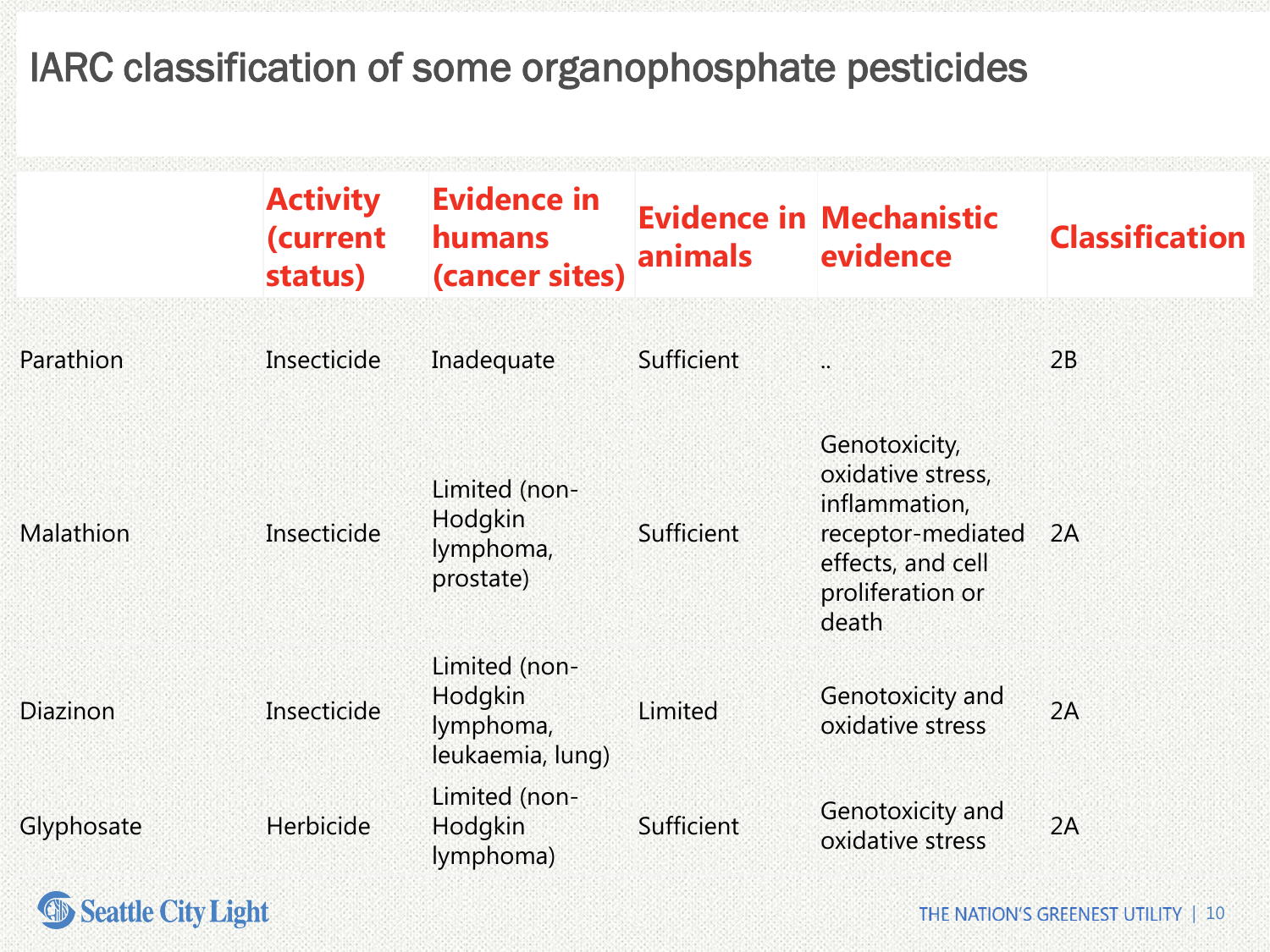# RECENT HISTORY

- **May 2016:** UN Food and Agriculture Organization (FAO) and World Health Organization conclude glyphosate residue **"Unlikely to pose a carcinogenic risk to humans from exposure through the diet."**
- **September 2016:** *Critical Reviews of Toxicology*, a peer-reviewed journal, publishes a review of the carcinogenic potential of glyphosate. This work was from 4 independent expert panels funded by Monsanto.
- **March 2017:** European Chemicals Agency (ECHA) listed glyphosate as Category 1 for eye damage/irritation and aquatic chronic toxicity Category 2. It was NOT classified as a carcinogen.
- **July 2017:** Glyphosate listed on California Prop 65 list of carcinogens
- **July 2018**: Prop 65 develops Safe Harbor for glyphosate (No Significant Risk Level)

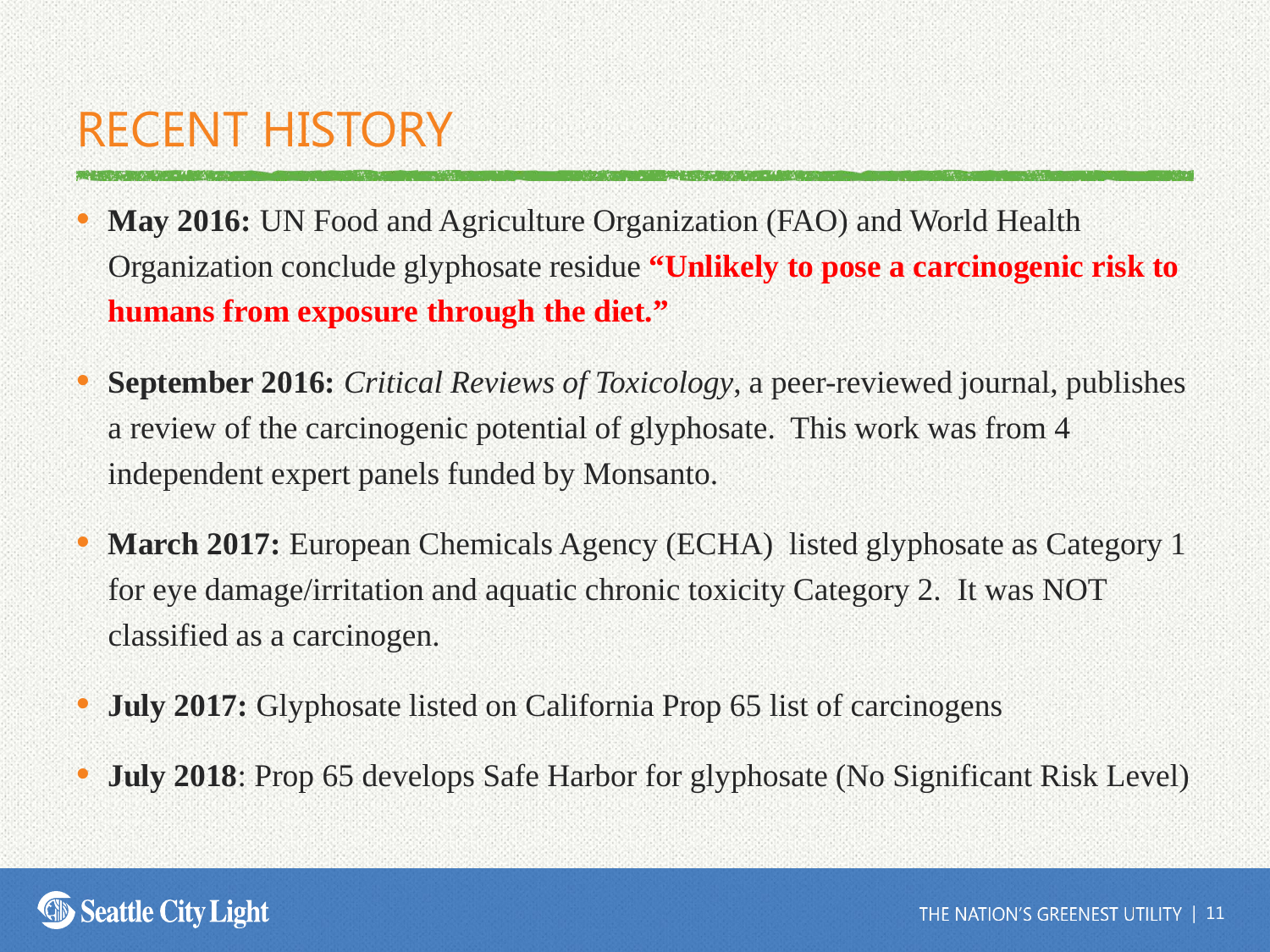## PROP 65 SAFE HARBOR LEVELS

- California Office of Environmental Health Hazard Assessment (OEHHA)
- No Significant Risk Levels (NSRL) for carcinogens
- Maximum Allowable Dose Levels (MADL) for reproductive toxins

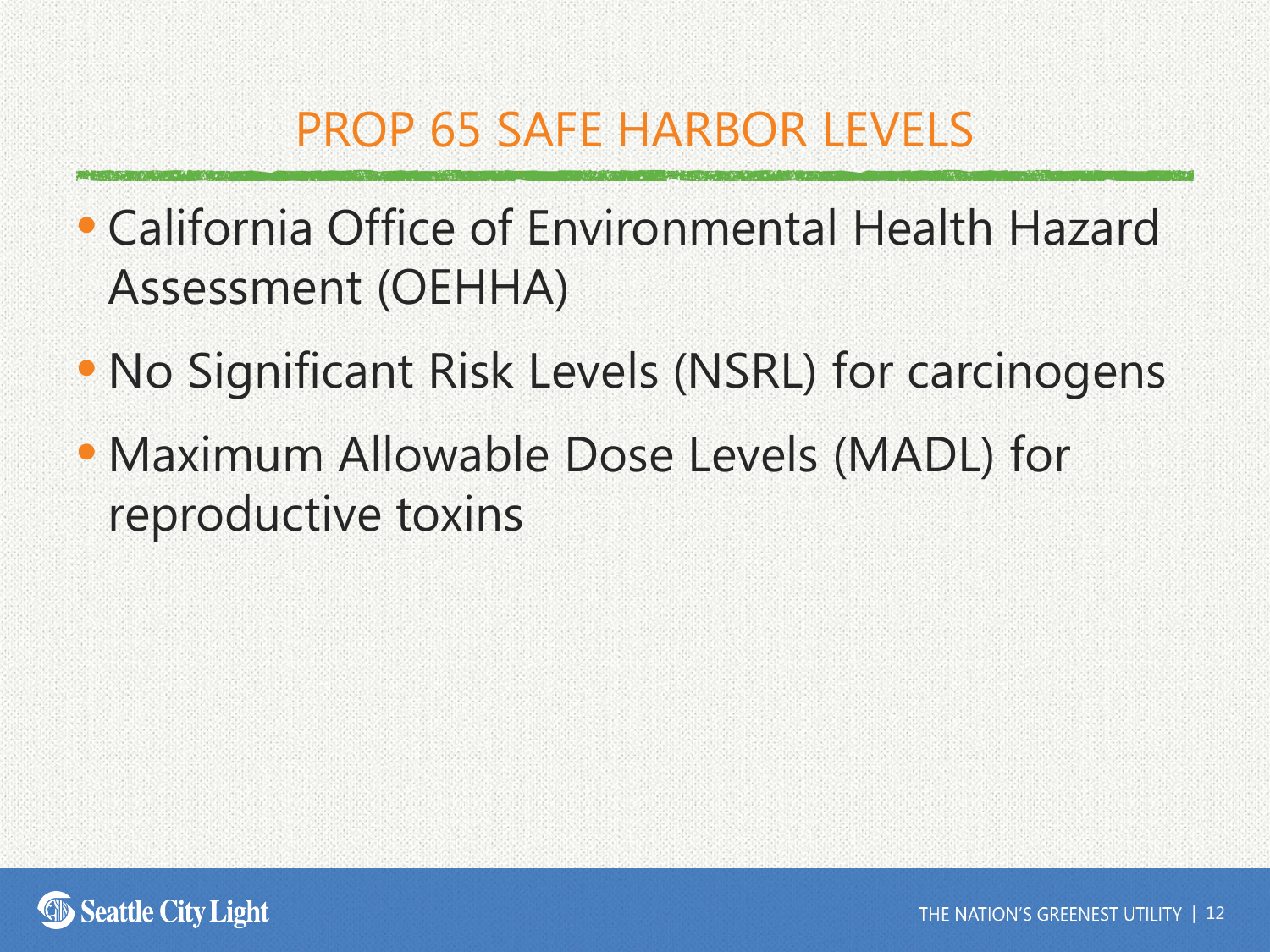## EPA HISTORY

- **1985:** Initial review **Group C Possible Human Carcinogen** based on kidney tumors in male mice
- **1986:** FIFRA Scientific Advisory Panel **Group D Not Classifiable as to Human Carcinogenicity** - increase in kidney tumors not statistically significant
- **1991:** EPA Carcinogenicity Peer Review Committee **Group E Evidence of Non-Carcinogenicity for Humans**
- **September 2016**

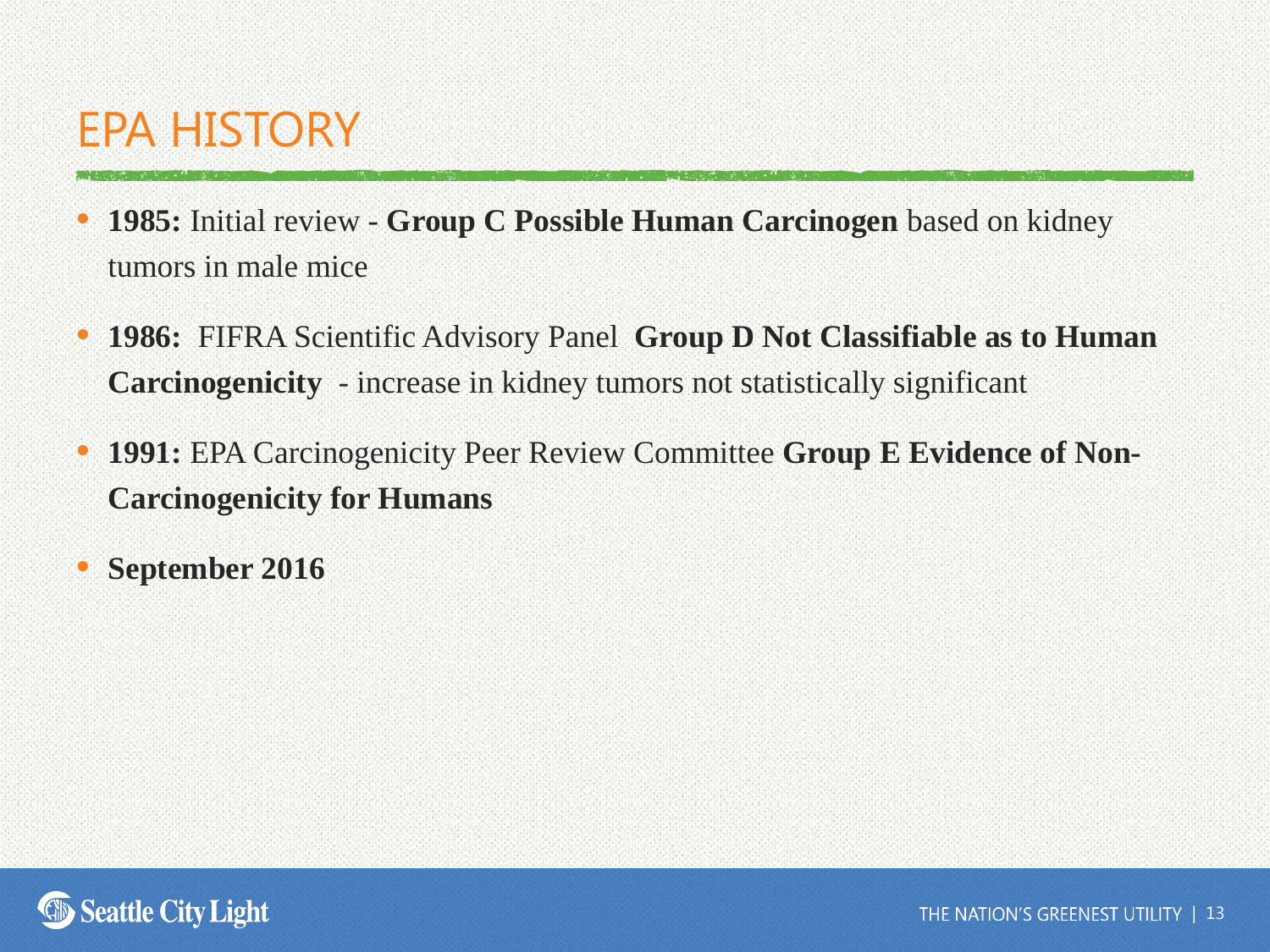# EPA HISTORY

- **September 2016: "The available data at this time do no support a** carcinogenic process for glyphosate. Overall, animal carcinogenicity and genotoxicity studies were remarkably consistent and did not demonstrate a clear association between glyphosate exposure and outcomes of interest related to carcinogenic potential. In epidemiological studies, there was no evidence of an association between glyphosate exposure and numerous cancer outcomes; however, due to conflicting results and various limitations identified in studies investigating Non-Hodgkin's Lymphoma (NHL), a conclusion regarding the association between glyphosate exposure and risk of NHL cannot be determined based on the available data."
- In the past they used this phrase:

"Not likely at low doses, but likely at high doses."

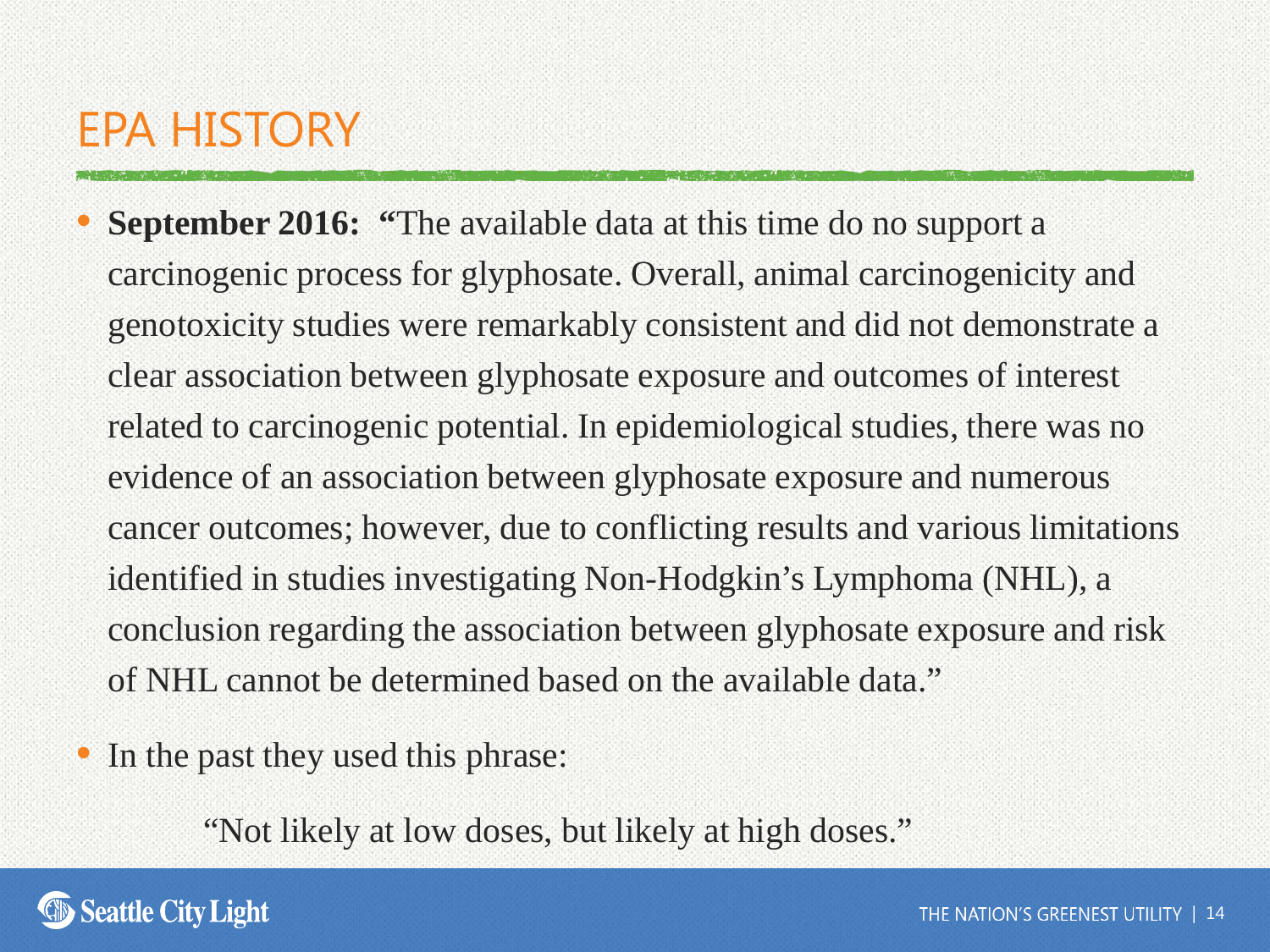#### IARC BASIS

- Some epidemiologic data links glyphosate exposure in highly exposed populations (farmers and applicators) to NHL and multiple myeloma. Correlations are highest for high-dose individuals. There are multiple confounding exposures.
- Some animal data show kidney, liver and pancreatic tumors at high doses.
- Some cell culture studies show DNA strand breaks, sister chromatid exchange, and chromosomal aberrations.

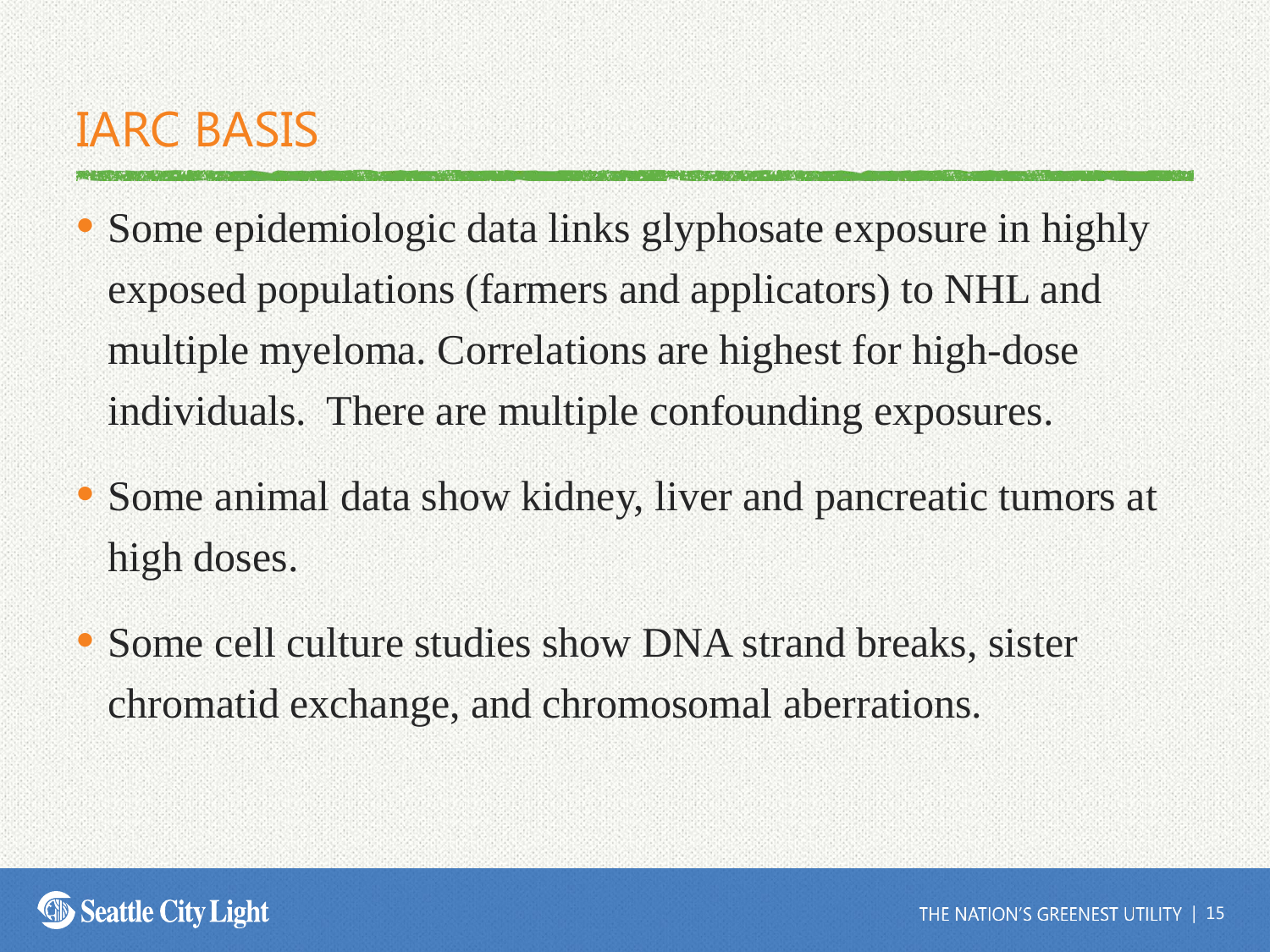# GLYPHOSATE: GROUP 2A, PROBABLE HUMAN CARCINOGEN



- **Sufficient evidence** of cancer in mice and rats from years of glyphosate ingestion
- **Strong evidence** of carcinogenicity from mechanistic or cellular studies
- **Limited evidence** of cancer in humans from epidemiologic studies of people, particularly pesticide applicators and farmworkers

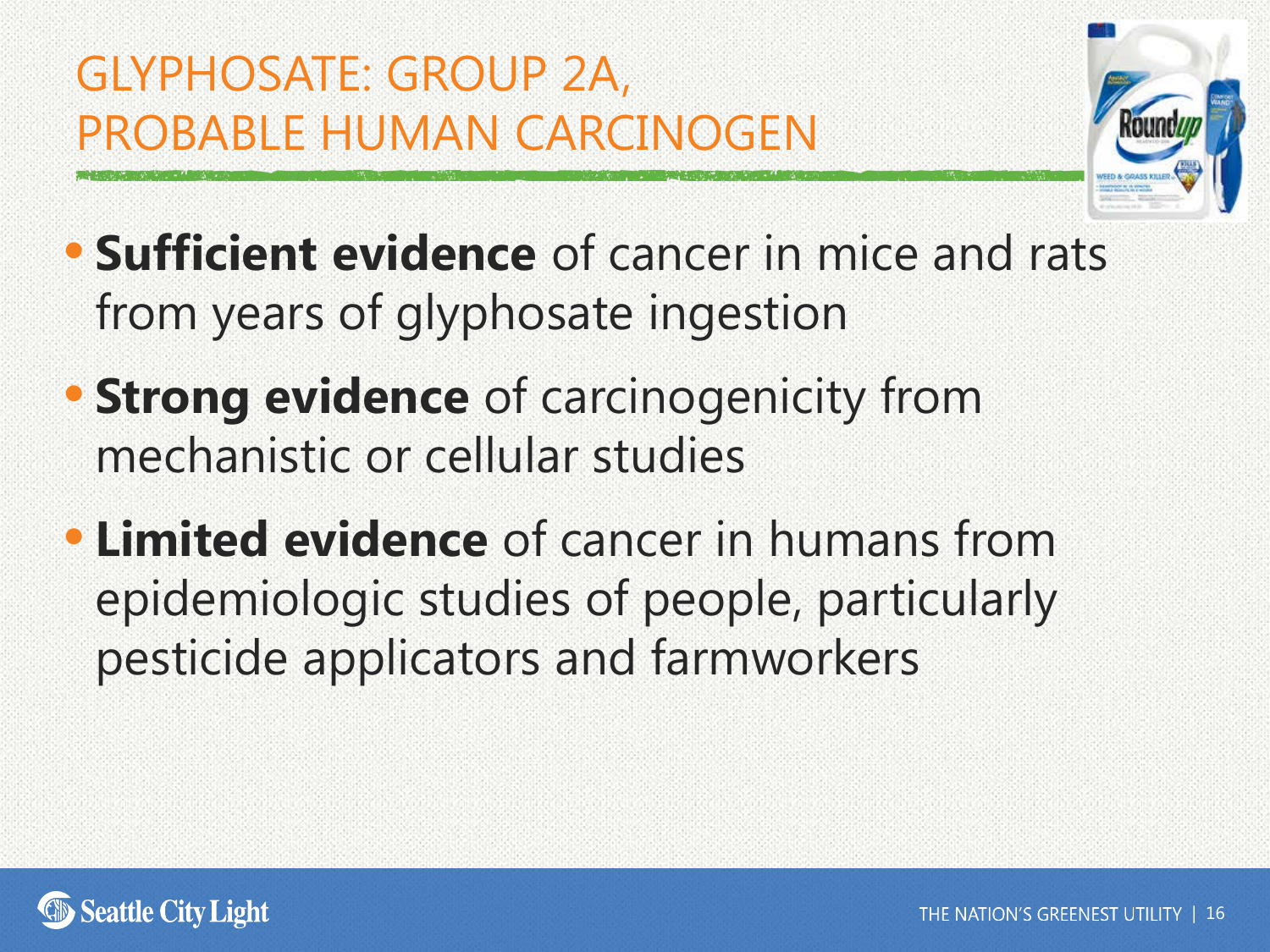#### WHAT DOES THE IARC 2A RATING FOR GLYPHOSATE REALLY MEAN?

- Risk highest for those most exposed and may be quite low for others.
- Applicators are the group of highest concern.
- General public exposure from food likely higher than incidental exposure from contact with glyphosate-treated vegetation.



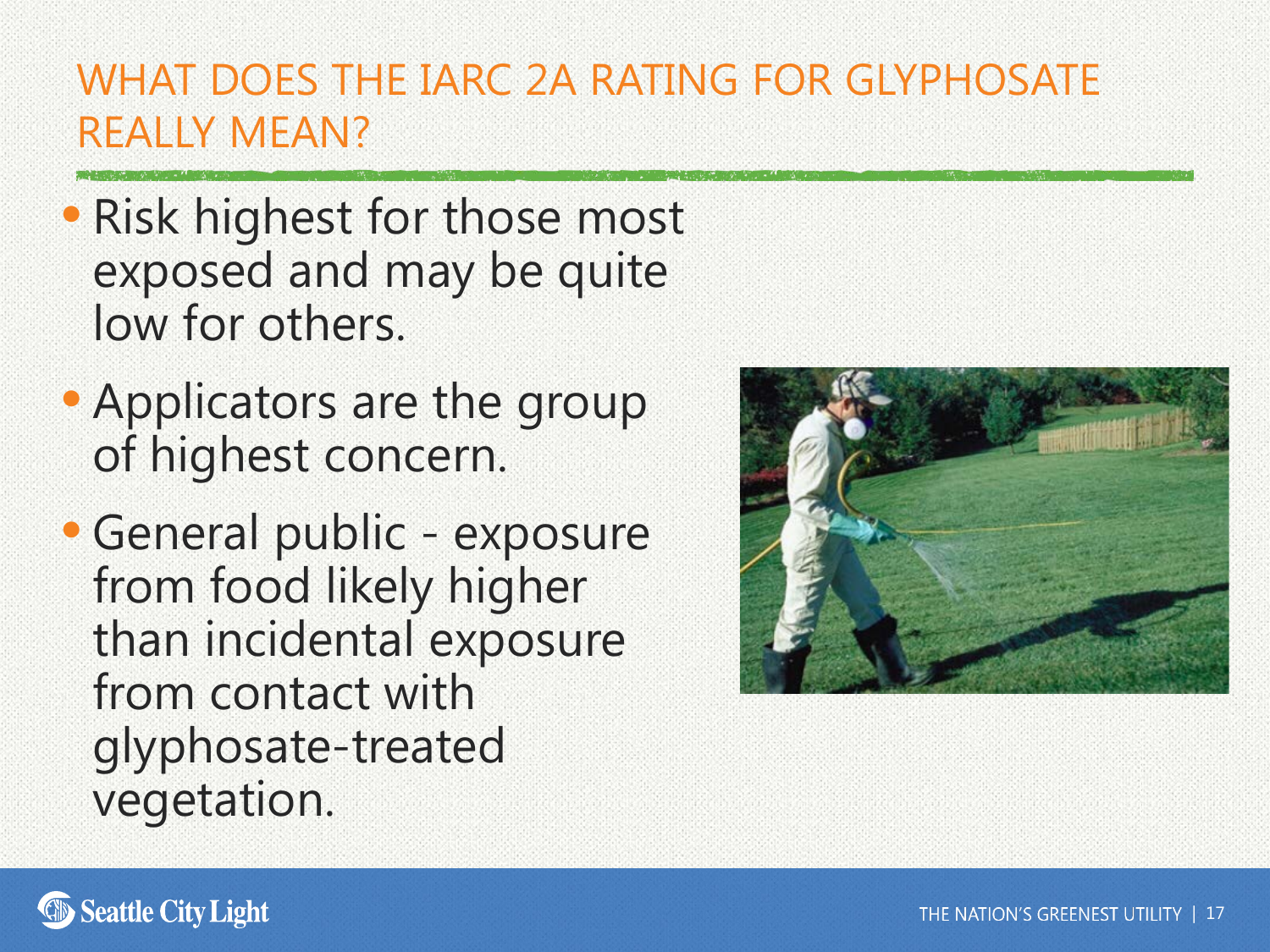#### SEPTEMBER 2016 ISSUE OF *CRITICAL REVIEWS IN TOXICOLOGY* DEVOTED TO GLYPHOSATE

Reviewed the weight of the evidence for carcinogenic potential data and compared to IARC conclusions

o "The Expert Panel concluded that glyphosate, glyphosate formulations, and AMPA do not pose a genotoxic hazard and the data do not support the IARC Monograph genotoxicity evaluation."

#### • Reviewed the epidemiology data for NHL and multiple myeloma

o "Overall, our review did not find support in the epidemiologic literature for a causal association between glyphosate and NHL or MM." **(NOTE: Lead author used to work for Amgen)**

#### • Reviewed the rodent cancer data

o ". . . given the overall weight-of-evidence (WoE), the expert panel concluded that glyphosate is not a carcinogen in laboratory animals." **(NOTE: Lead author has taken research funding from pesticide manufacturers.)**

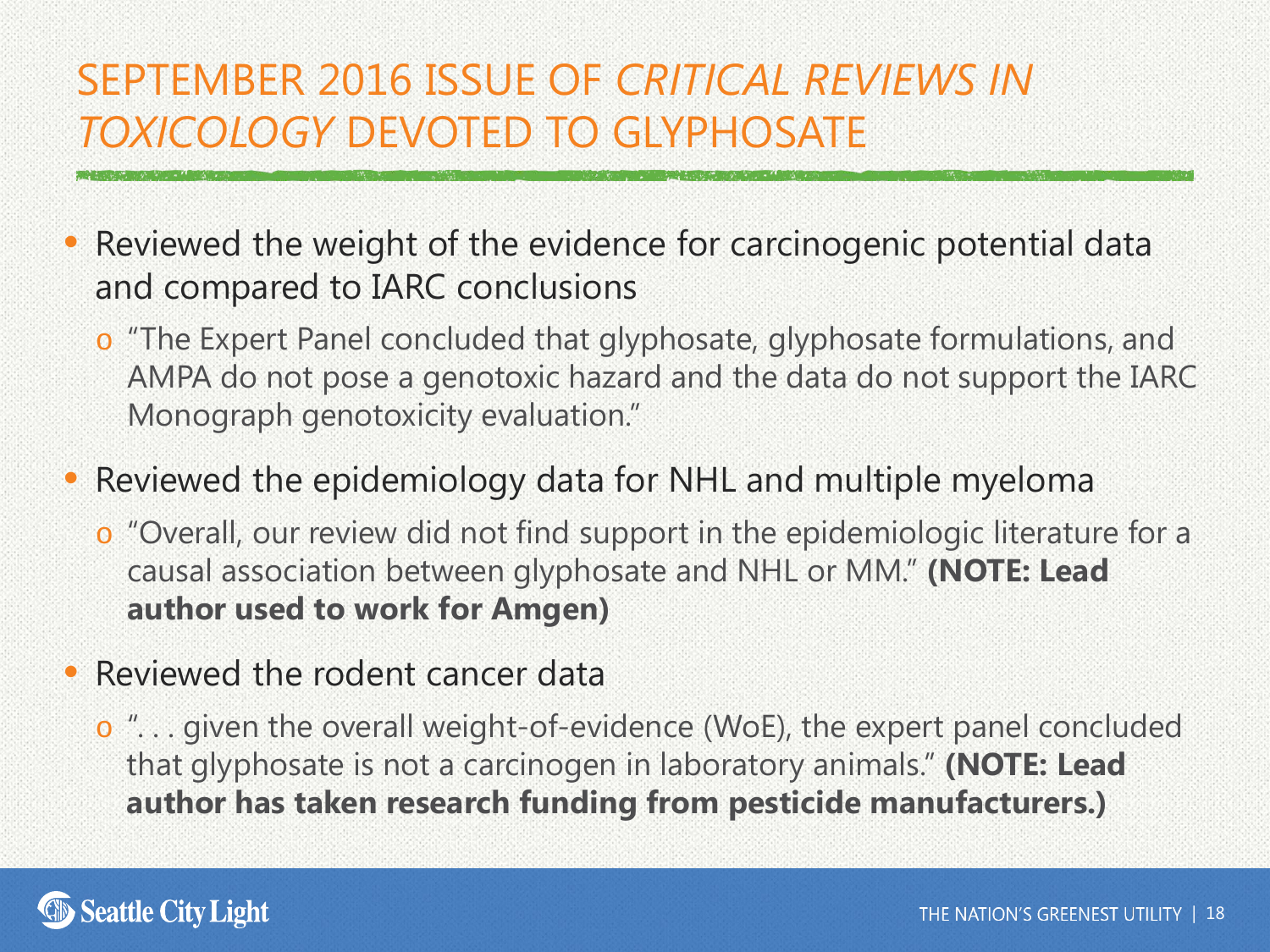#### SEPTEMBER 2016 ISSUE OF *CRITICAL REVIEWS IN TOXICOLOGY* DEVOTED TO GLYPHOSATE

- Evaluated the genotoxicity data for glyphosate, AMPA and glyphosatebased formulations
	- o "The WoE approach, the inclusion of all relevant regulatory studies, and some differences in interpretation of individual studies led to significantly different conclusions by the Expert Panel compared with the IARC Monograph. The Expert Panel concluded that glyphosate, glyphosate formulations, and AMPA do not pose a genotoxic hazard and the data do not support the IARC Monograph genotoxicity evaluation." **(NOTE: Few academics on this panel. Lead author worked for the biotechnology industry.)**

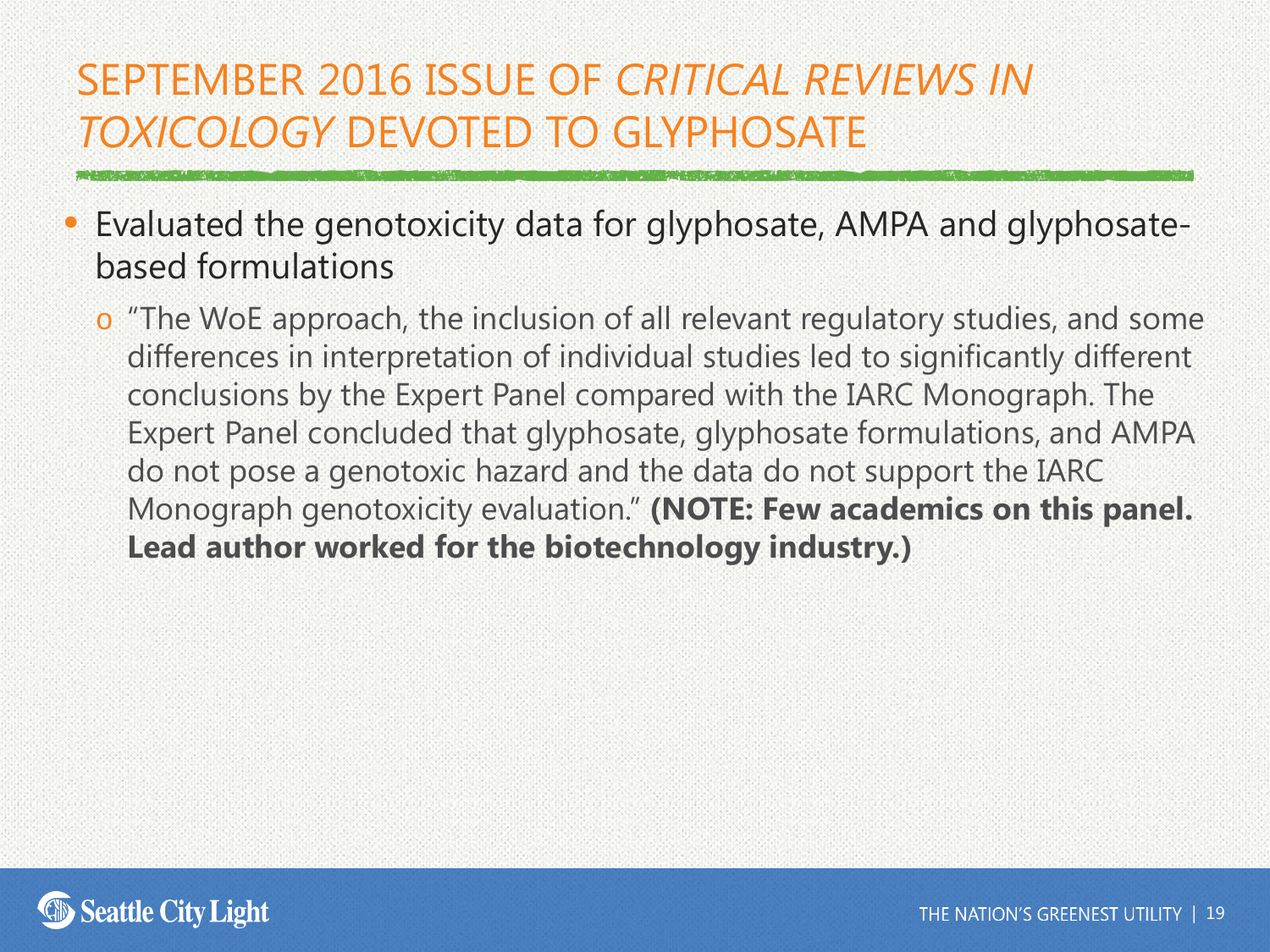#### SEPTEMBER 2016 ISSUE OF *CRITICAL REVIEWS IN TOXICOLOGY* DEVOTED TO GLYPHOSATE

#### • Assessed exposure potential (which IARC did not do)

o "For applicators, 90th centiles for systemic exposures based on biomonitoring and dosimetry (normalized for penetration through the skin) were 0.0014 and 0.021mg/kg b.m./d, respectively. All of these exposures are less than the reference dose and the acceptable daily intakes proposed by several regulatory agencies, thus supporting a conclusion that even for these highly exposed populations the exposures were within regulatory limits." **(NOTE: Lead author has worked for the chemical industry, but his work is based on monitoring data)**

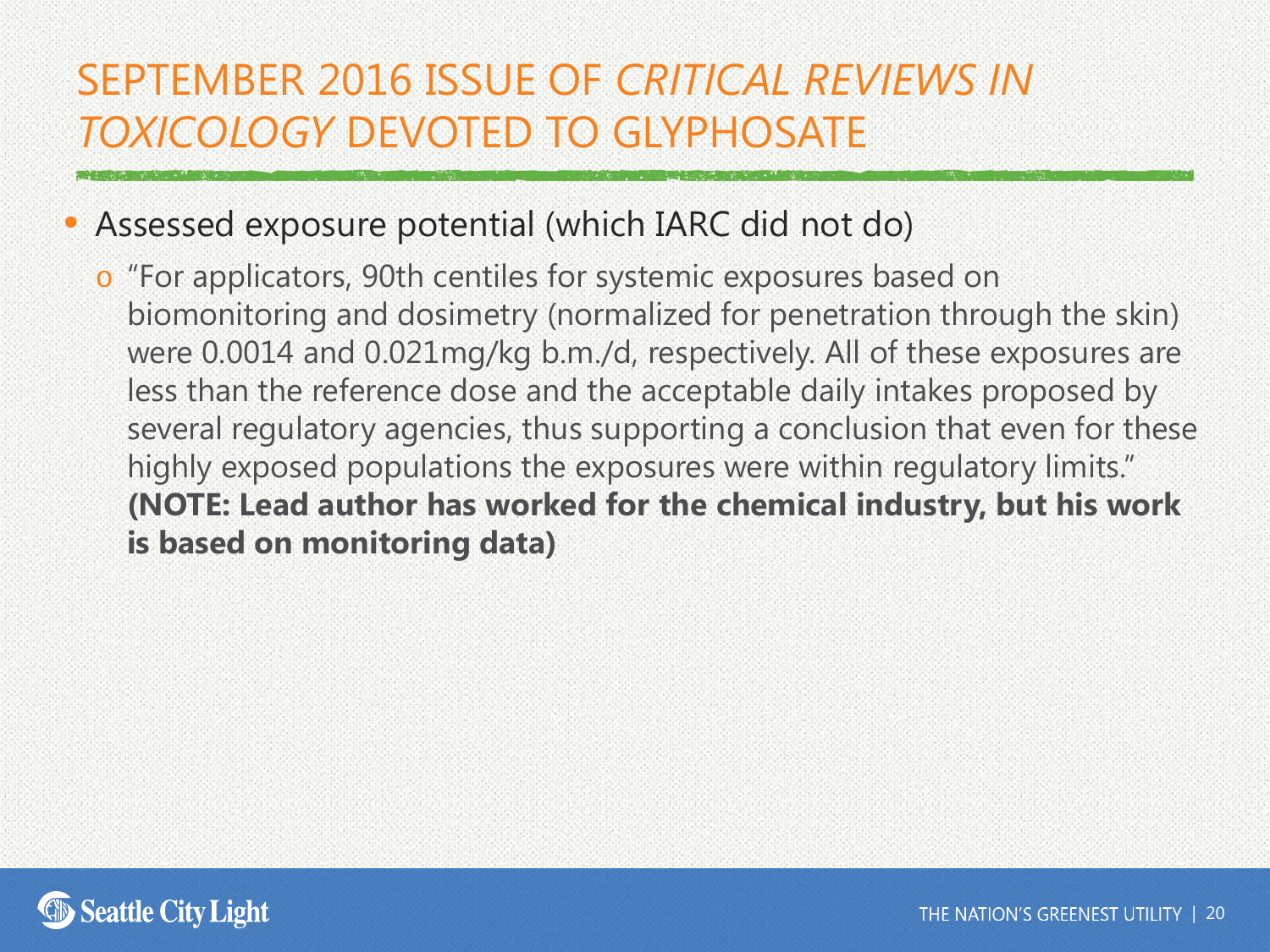#### GLYPHOSATE EXPOSURE





THE NATION'S GREENEST UTILITY | 21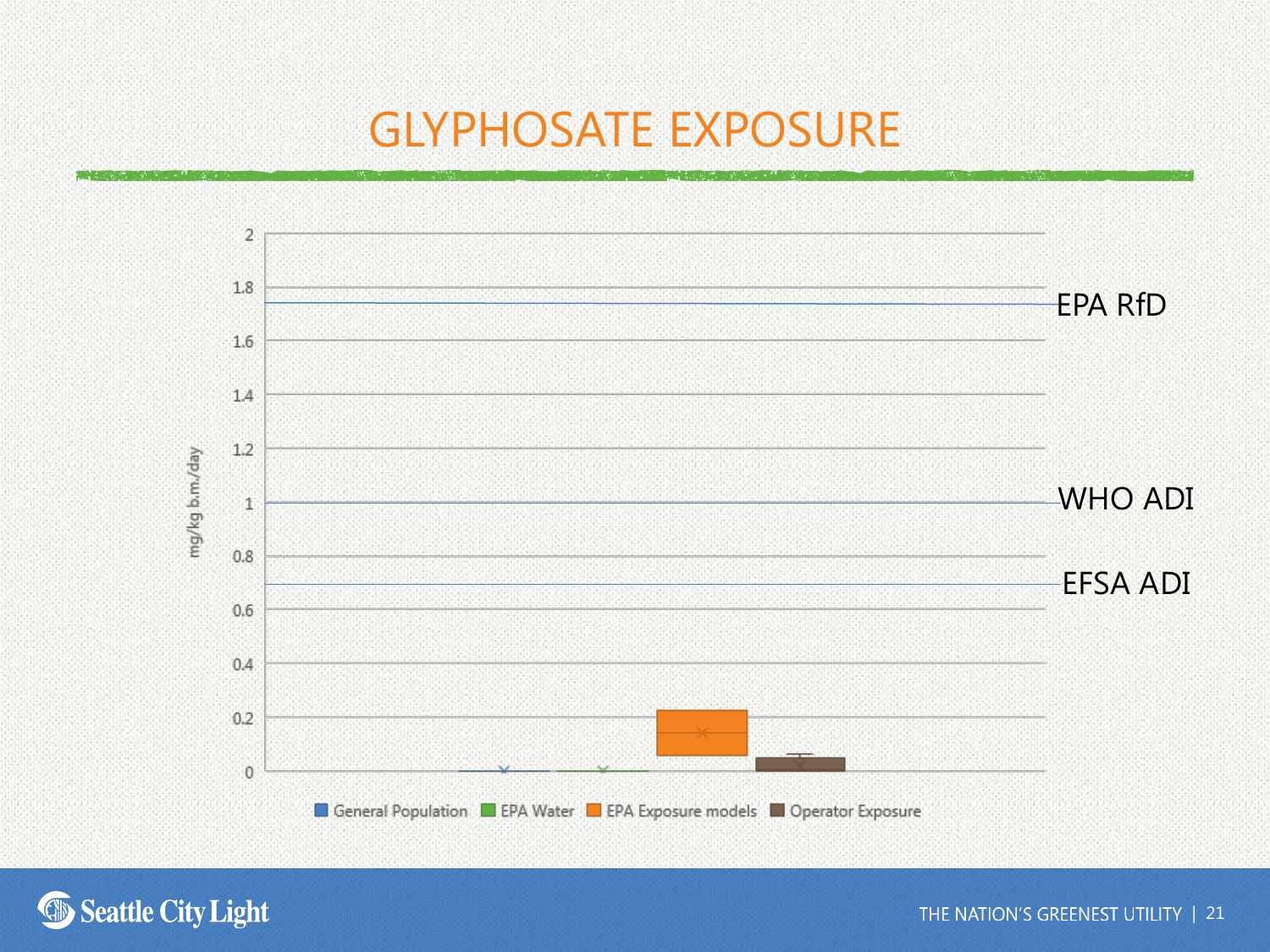#### EXPOSURES WITH RELEVANT TOXIC DOSES





THE NATION'S GREENEST UTILITY | 22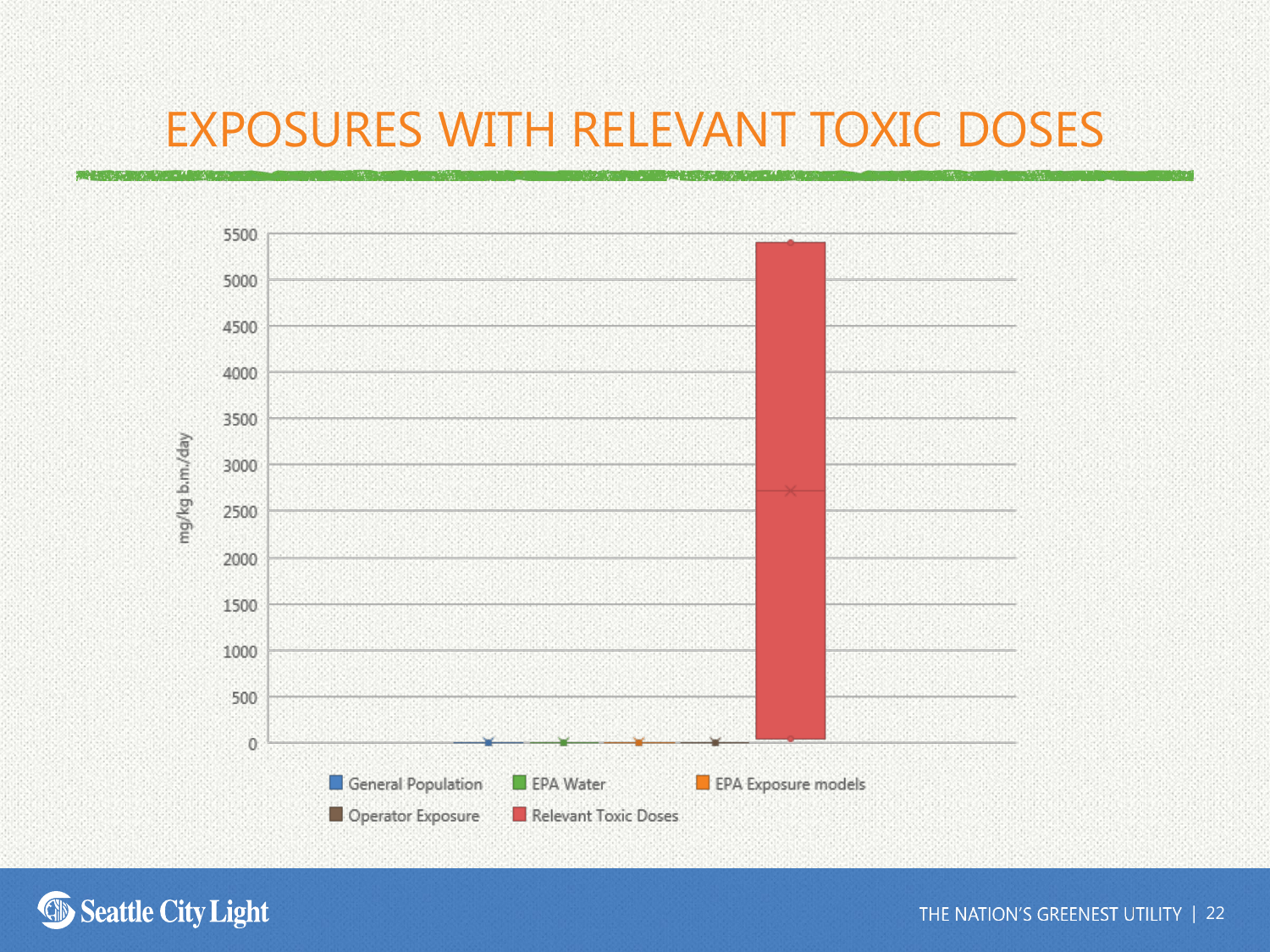#### EXPOSURES WITH RELEVANT TOXIC DOSES





THE NATION'S GREENEST UTILITY | 23